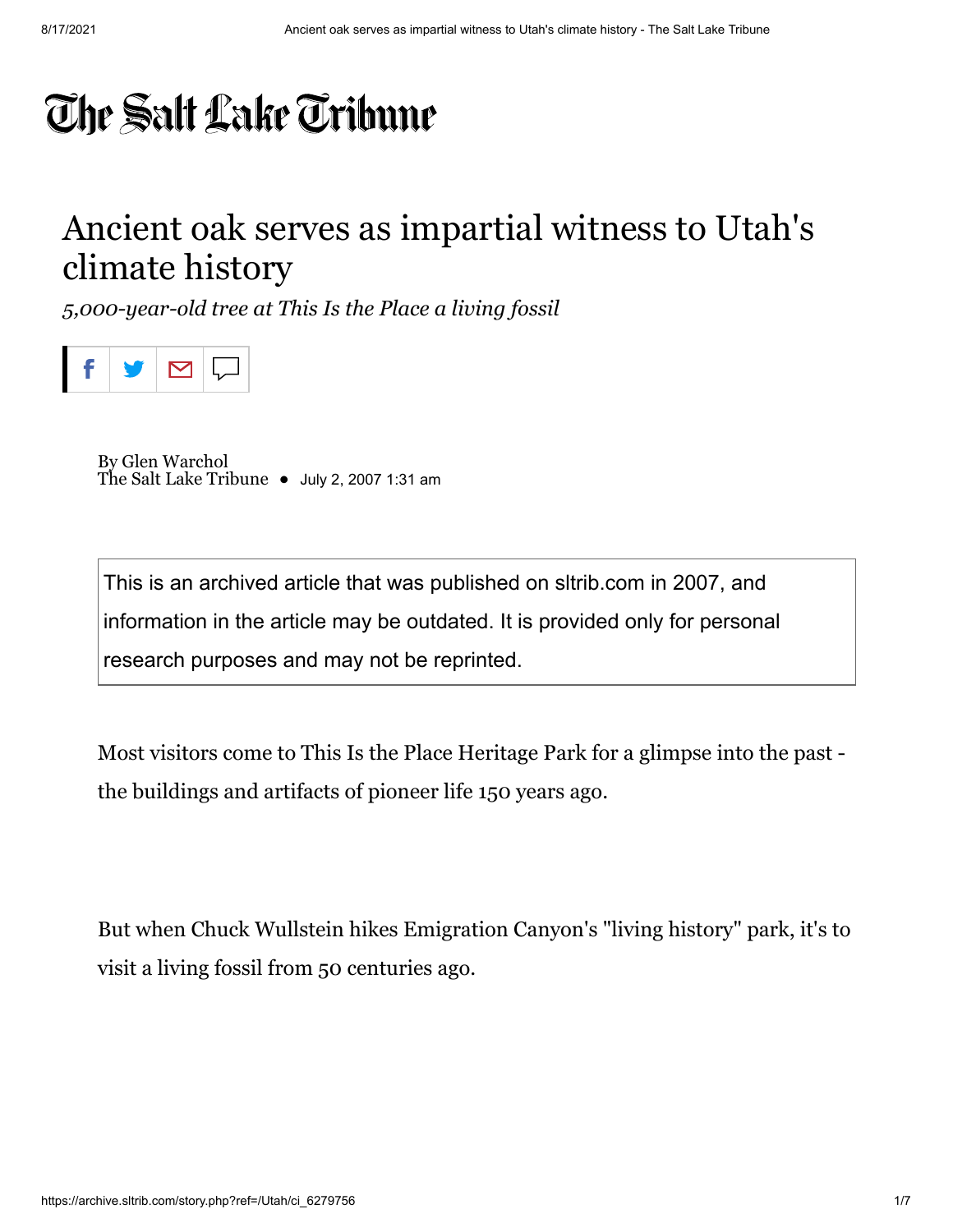Wullstein, a retired University of Utah biology professor, discovered a rare and ancient hybrid scrub oak that has made its home for centuries a few feet east of the park's historic Mary Fielding Smith house. The tree looks more like a tall, gnarled shrub and covers nearly an acre. "It's one organism basically," Wullstein says. "It's one oak."

As trees go, the 15-foot-high tangle of oak branches is not particularly impressive. But scientists say the oak offers a glimpse into the Great Basin's warm climatic past and a clue to its possibly even warmer future. The hybrid, the result of a romance between an unlikely couple, has fascinated Utah biologists for five decades.

The rare hybrid - only about a dozen exist between St. George and Salt Lake City is a 5,000- to 7,000-year throwback to a time when Utah and the Great Basin were warmer and wetter.

"This tree is significant because it provides evidence of climate change," Wullstein says. "There had to be a warm climate for it to be here."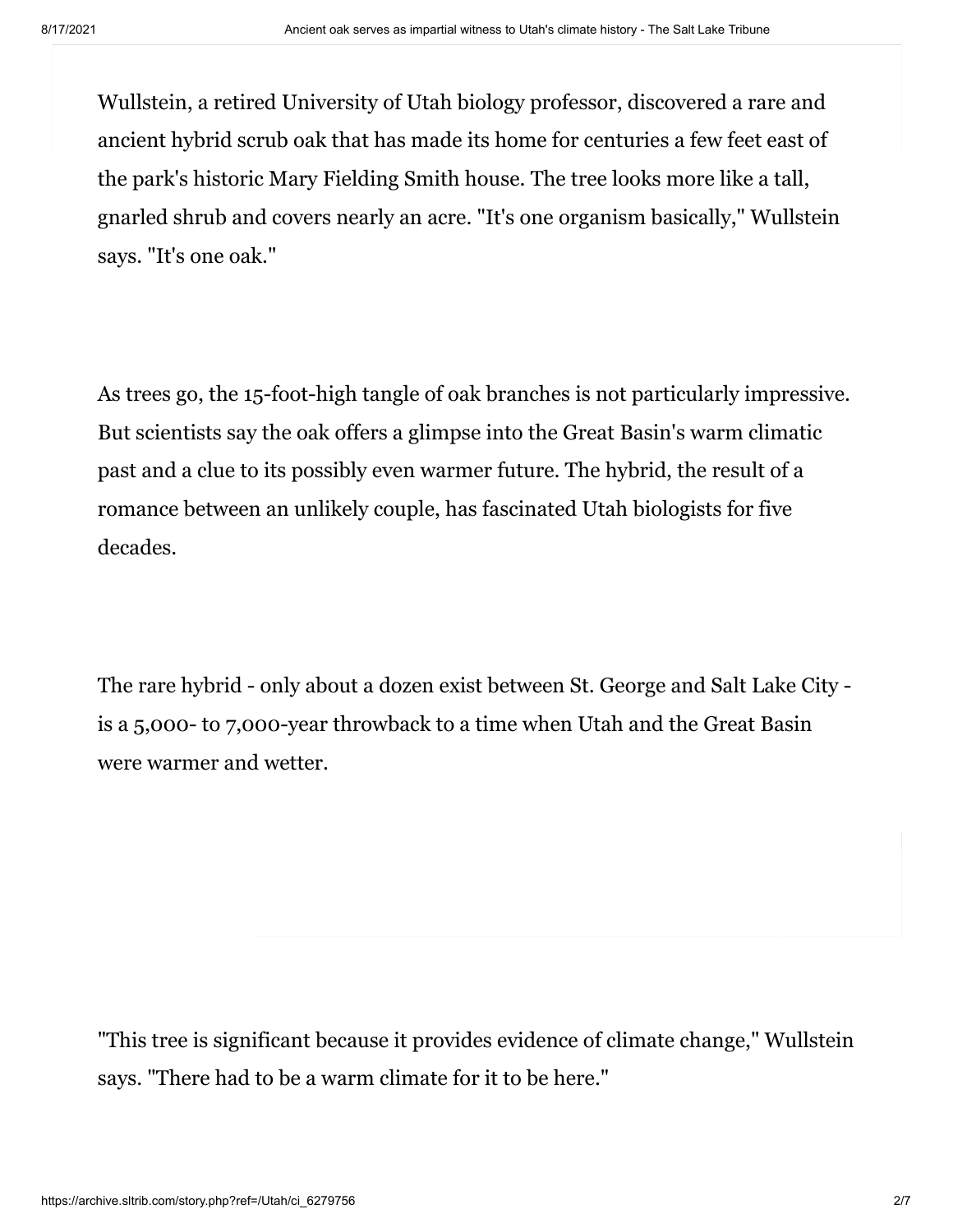Scientists say the oak also bears witness to a phenomenon that many humans have trouble comprehending - or simply don't want to accept: The earth's climate has changed drastically several times over the eons along with its ecosystems. And it's happening again.

"We live with a world view that the things that are around us are the way they have always been and always will be," says Ron Neilson, an Oregon State University-based bioclimatologist for the U.S. Forest Service.

Neilson did ground-breaking research on the Great Basin's scrub oaks and climate at the U. Now, he travels the country speaking to scientists and politicians about global warming.

Though global warming is still politically controversial, most scientists agree the earth is warming. They differ on how much of the effect is from man-made greenhouse gases.

In fact, Neilson and his former teacher Wullstein don't even see completely eye to eye on it.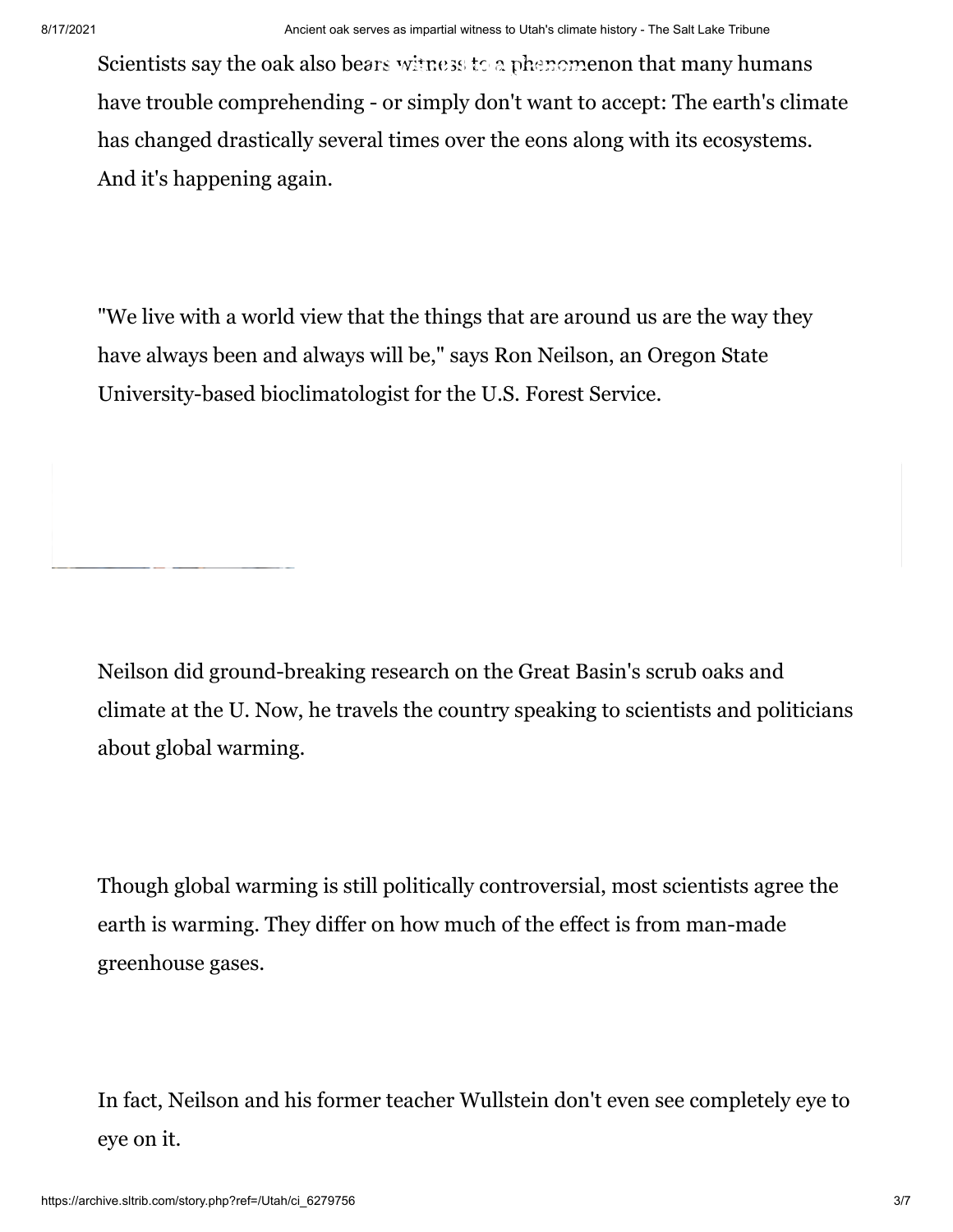"Man is responsible for some of the warming," Wullstein says. "Ron cannot tell you what percent of warming is due to carbon dioxide [produced by humans]."

For those easily depressed by discussions of global climate change, this also is the story of a botanical romance that ended when Utah's climate cooled. In a plot worthy of daytime television, the warmth-loving scrub oak *Quercus turbinella*, commonly called canyon live oak, moved north into the Great Basin in the warm days of yore. There it met the cold-resistant *Quercus gambelii* or Gambel oak.

"They met here on the Wasatch and hybridized," says Wullstein, leaving to our imagination the intertwining of oak leaves and pollination.

But when the climate cooled again and frost became a regular part of the ecosystem, the canyon live oak's range retreated south to what is now Utah's Dixie.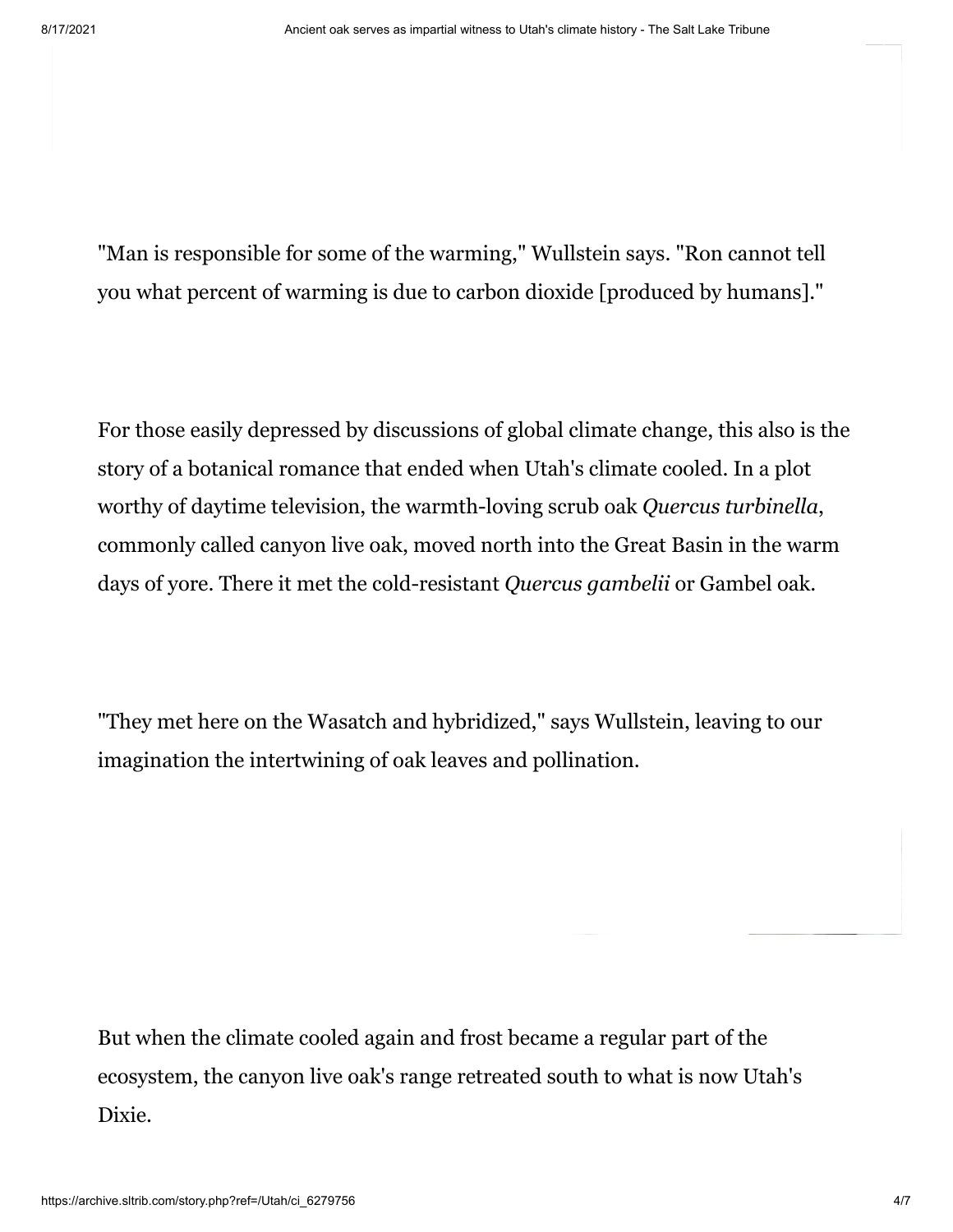That climate change should have killed the oaks' *tubinella-gambelii* love child. But fewer than a couple of dozen hybrids managed to hang on in warmer, wetter pockets in the Wasatch and Oquirrh mountains to be discovered in 1954 by botanist Rudy Drobnick.

A team of biologists led by legendary U. of U. biologist W.P. Cottam confirmed it was a hybrid by painstakingly artificially pollinating the oaks and raising the offspring in a greenhouse. "Biologists came from all over the world to see them," Wullstein says. The public can visit those famous artificial hybrids in the littleknown Cottam Hybrid Oak Grove on the U. campus.

The hybrid Wullstein discovered in the park found sanctuary near a small watercress-ringed spring that provides the moisture it needs. The tree gets a little additional warmth because it is at the elevation of the valley's warm inversion layer.

Fearing the tree, like many of its siblings, would be destroyed by land development, Wullstein tagged the tree and alerted the park's managers.

"These trees are important because they are living fossils," says Neilson. "They are literally five or six thousand years old and they are still living."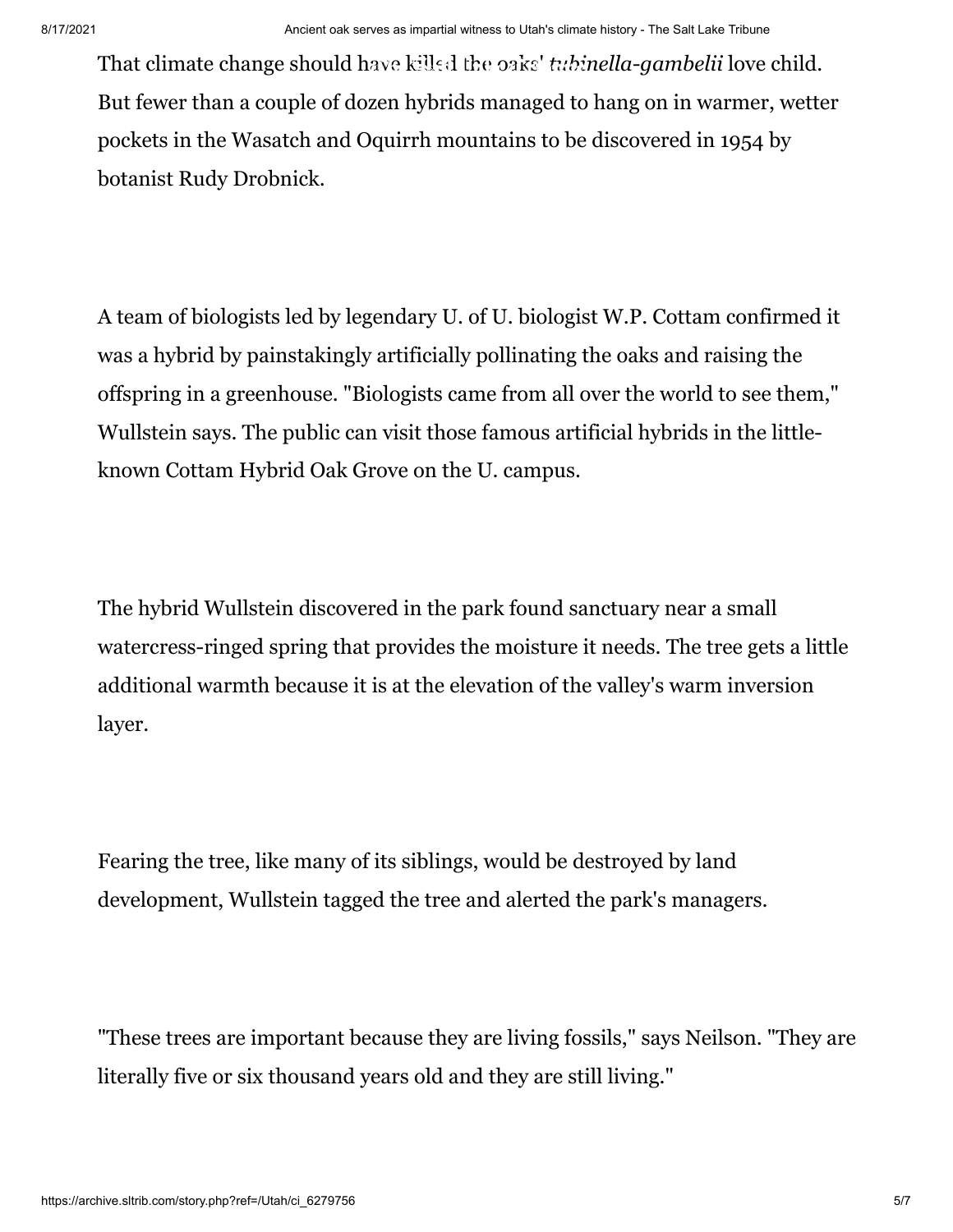Rod Clifford, spokesman for the park, says managers are aware of the hybrid. "We are committed to making sure they are protected and kept safe," he says.

Wullstein would like to see the tree and all the park's native plants be identified and protected for visitors. "It would be just lovely."

*[gwarchol@sltrib.com](mailto:gwarchol@sltrib.com)*

**"These trees are important because they are living fossils. They are literally five or six thousand years old and they are still living."**

**RON NEILSON**

an Oregon State University-based bioclimatologist for the U.S. Forest Service